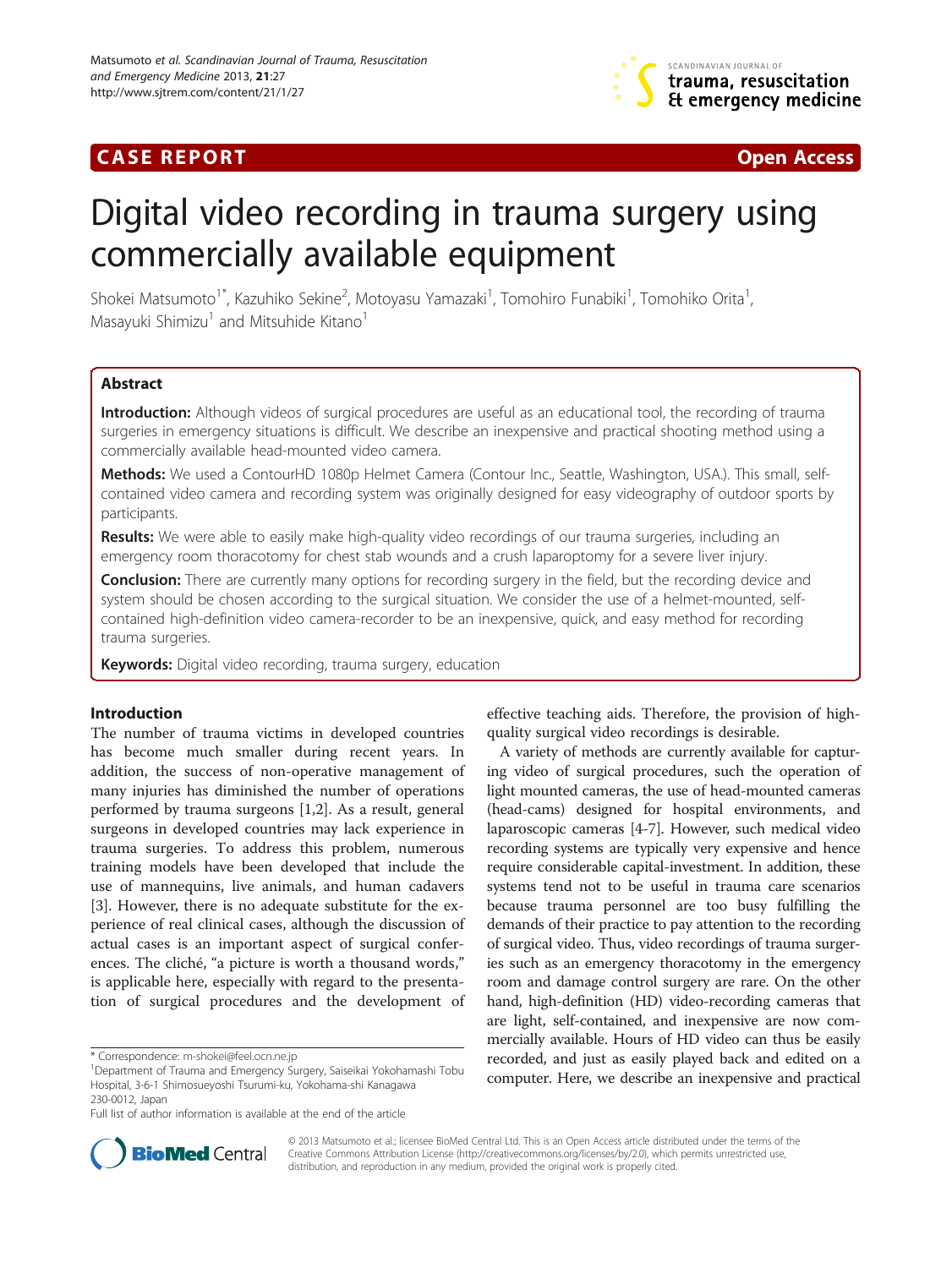shooting method based on the use of a commercially available head-mounted video camera.

### Patients, materials, and methods

#### Video acquisition and editing

Several commercially available head-cams currently can be purchased online for only a few hundred US dollars. We used the ContourHD 1080p Helmet Camera (Contour Inc., Seattle, Washington, USA. [http://store.](http://store.contour.com/) [contour.com/](http://store.contour.com/)), which can shoot crisp, smooth video at either 720p at 60 frames per second (fps) or 1080p at 30fps. This video camera was originally introduced for ease of use when recording outdoor sports. The supplied battery allows approximately 2 hours of recording, an internal 16GB microSD card can hold roughly 4 hours of full HD (1080p, 30fps) video, and the weight is only 123g. The camera is equipped with two laser pointers mounted on the lens assembly, so the field of view can be checked and easily aligned, regardless of the camera's mounted position, simply by rotating the lens assembly. The camera is mounted on the head with a band and is focused on the surgical field so that the camera will record whatever is in the surgeon's view (Figure 1). The ContourHD system can be purchased online for less than 300 US dollars. The obtained digital data can be transferred to computer via USB cable and recorded videos can be easily edited using popular software (e.g. Adobe Premiere Elements 7.0, Adobe Systems, California, USA).

#### Patients and recorded video

We recorded surgeries at 1080p, 30 fps, as MOV files. At conferences, where HD video projection equipment and large screens may be available, the captured videos can provide an audience with a nicely detailed and high-quality experience. Unfortunately, the size of high-resolution video files makes uploading them to limited data capacity websites problematic. Therefore, we re-sized and re-encoded our surgery videos as 360p MPEG-2 files for this paper. We have provided videos of surgeries recorded using this method after obtaining informed consent from the patients, including an emergency thoracotomy in the emergency room for chest stab wounds and a crush laparotomy for a severe liver injury, procedures that typically are difficult to record.

## Case 1: Emergency thoracotomy in the emergency room with pericardium incision

A 46-year-old woman sustained multiple stab wounds in the bilateral chest. On admission, she was agitated, with a systolic pressure of 78 mmHg, pulse of 121/min, and oxygen saturation of 90% on face mask. She was intubated and initial resuscitation was started immediately. The focused assessment with sonography for trauma was positive for pericardial fluid (see Figure [2](#page-2-0)A, Additional file [1\)](#page-4-0). Despite fluid resuscitation with 1500 ml of lactated Ringer's solution, her condition deteriorated rapidly and she became pulseless, with a diagnosis of possible cardiac tamponade. A left anterior thoracotomy and a longitudinal incision over the pericardium were made, with care taken to avoid the phrenic nerve (see Figure [2B](#page-2-0), Additional file [1\)](#page-4-0). The findings were that of a massive hemopericardium, likely from a distal coronary artery, causing the tamponade. Coronary bleeding could be controlled with manual astriction and the incision was extended as a clamshell incision for detecting bilateral hemorrhagic spots and cardiac injury. She became hemodynamically stable and was then transferred

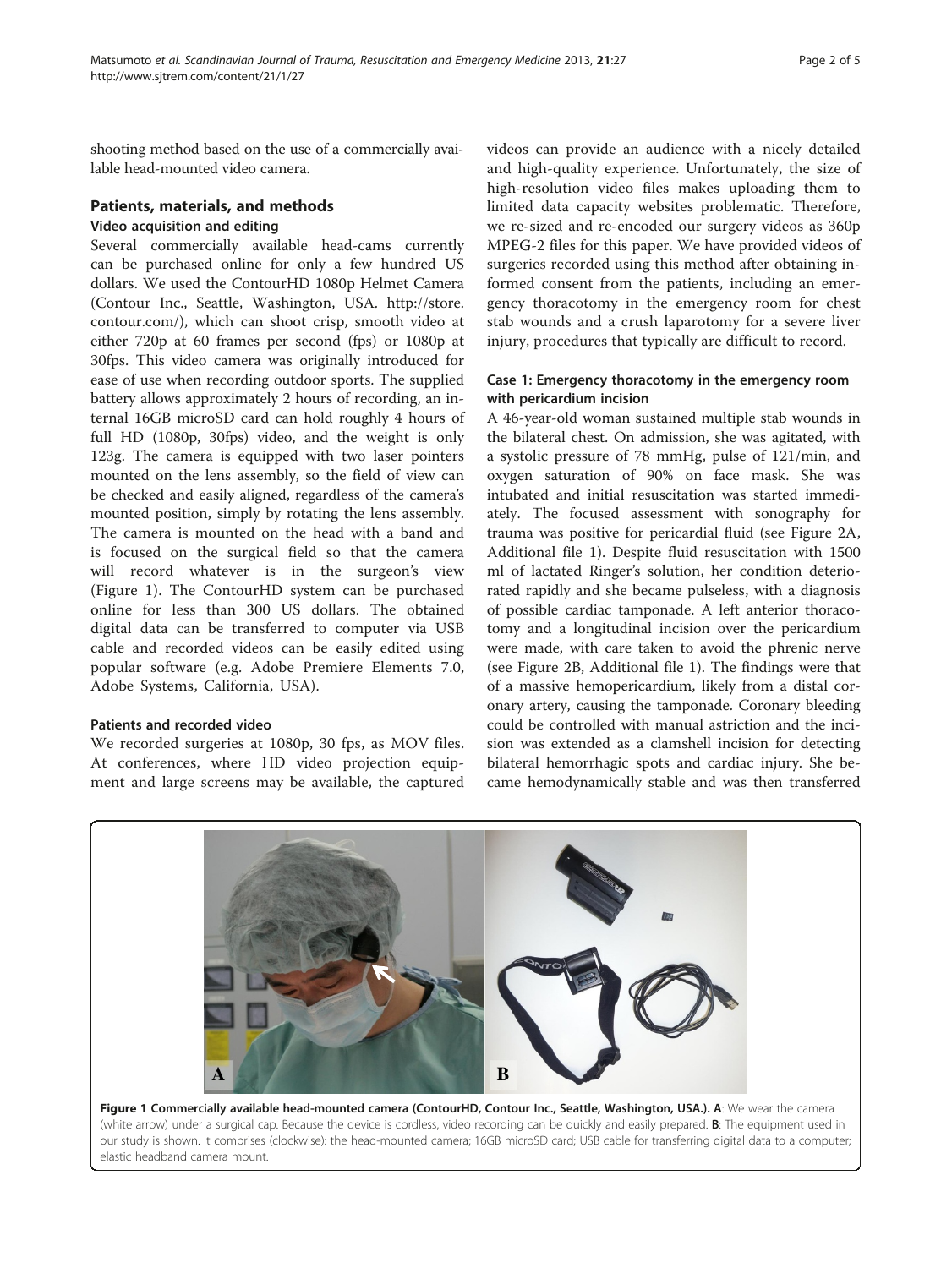<span id="page-2-0"></span>

to the operation room for definitive hemostasis. The patient subsequently improved and was discharged on the ninth day after surgery.

## Case 2: Crush laparotomy and hemostasis for a severe liver injury in multiple trauma

A 26-year-old man was hit by a train and arrived at the emergency room with a systolic pressure of 72 mmHg and pulse 142/min. He had a grossly distended abdomen, and a bilateral lower thigh fracture. He was intubated and initial resuscitation was started immediately. After administration of 2000 ml of lactated Ringer's solution, his systolic blood pressure was 98 mmHg. A computed tomography (CT) scan, taken after hemodynamic stabilization, showed an extravasation of contrast material from the right lobe of the liver, a facial fracture, and a pelvic fracture. Soon after the CT scan, his hemodynamic status deteriorated again, with drop in systolic blood pressure to 68 mmHg. At crush laparotomy, 3 L of blood was found, with lacerations of the right lobe and left lateral segment of the liver (see Figure 3A, Additional file [2](#page-4-0)). We decided on damage control surgery for the strategy because intraoperative findings showed massive hemoperitoneum with coagulopathy and physiologic abnormality, and the patient had sustained multiple trauma injuries. Felt pledgeted sutures, which help preserve the liver parenchyma, were placed across the site of the liver laceration (see Figure 3B, Additional file [2\)](#page-4-0) using Pringle's maneuver, clamping the hepatoduodenal ligament to interrupt the flow of blood through the hepatic artery and the portal vein and thus helping to control bleeding from the liver (see Additional file [3\)](#page-4-0). Vacuum assisted closure was done for temporary

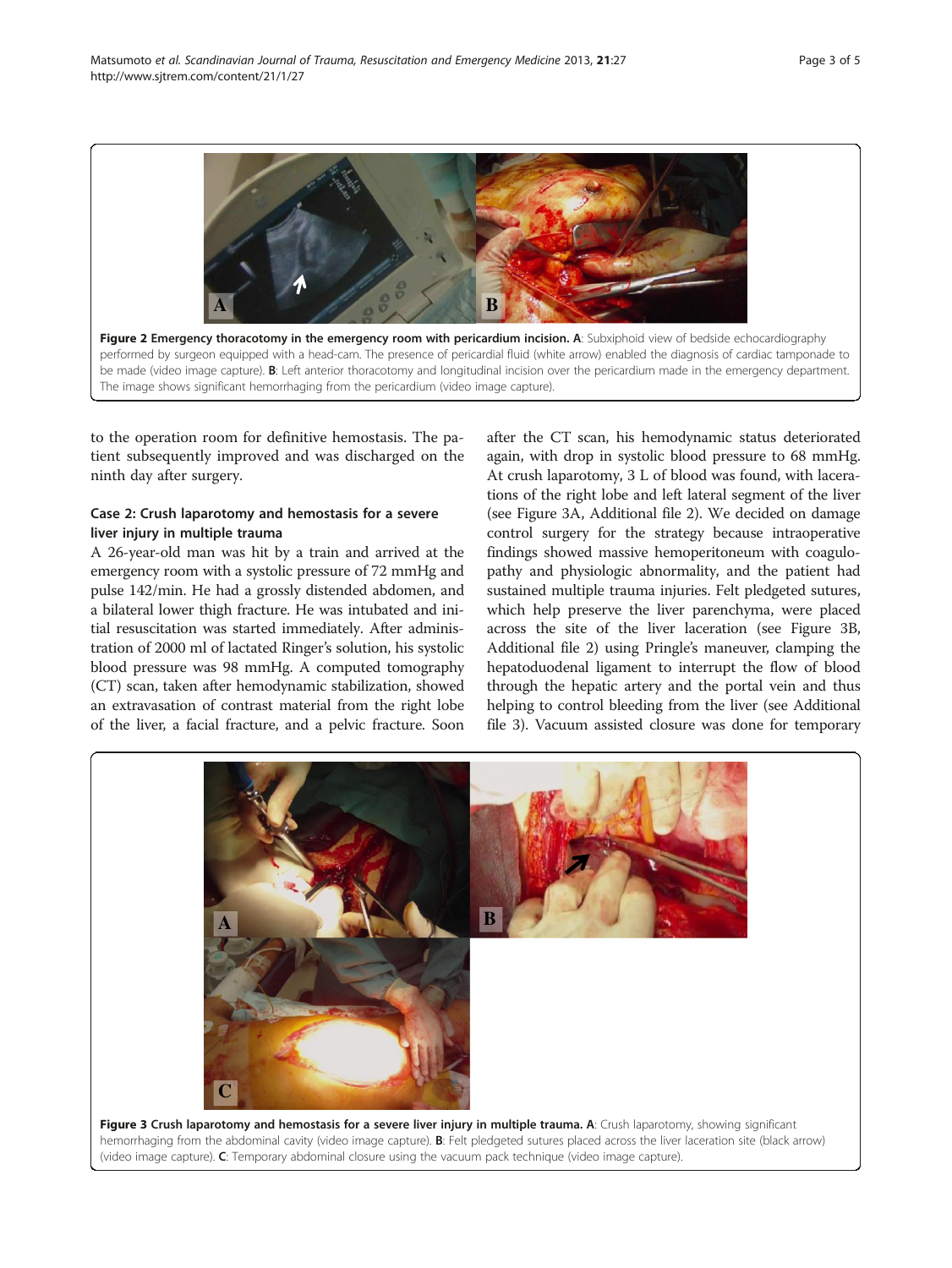abdominal closure after perihepatic packing (see Figure [3C](#page-2-0), Additional file [3\)](#page-4-0). Post operative angioembolization was performed to stop the bleeding of the pelvic and liver injuries and the facial fracture. Thereafter, the patient was given multiple surgeries and returned home on postoperative day 113.

## **Discussion**

The details of surgical techniques and a patient's clinical status are hard to convey in writing, even when figures and photographs are included, and this is especially pertinent concerning intricate surgical handwork and hemorrhagic status. Current advances in video technology have enabled surgeons to make recordings of their operations and document procedures; these recordings can later be used for teaching, research, auditing, and patient education [\[4](#page-4-0)-[6\]](#page-4-0). High-quality surgical videos have the following merits as educational tools: 1) images are clear and sharp, 2) videos are taken from the point of view of the operator, 3) clinically necessary intraoperative findings can be pointed out and explained, and 4) the zoom function allows for up-close and detailed recording of surgical procedures and anatomical features. Surgical videos thus offer numerous benefits, including not only in simulation training for surgical techniques, but also by enabling role-playing methods, to elucidate decision making concerning treatment strategies. Several authors have reported that the use of video can be an effective method for acquiring skill and for team debriefing in trauma resuscitation [\[8](#page-4-0)-[10\]](#page-4-0). However, education using video may be more effective when combined with simulated trauma education, such as in ATLS (advanced trauma life support) scenarios. In addition, these videos can be used as medical time records to aid the development of new and efficient procedures. In recent years, a number of conferences have included sessions where videos of surgical procedures are shown, and many journals offer videos on their websites. Major organizations such as the American College of Surgeons and the Society of American Gastrointestinal and Endoscopic Surgeons already have video libraries that cover a multitude of surgical subjects and procedures. Moreover, the use of surgical videos as an educational tool is likely to become more widespread in the future.

Laparoscopic video is easy to record but capturing video during open surgeries is challenging. Although there are currently many options for recording surgery fields [\[4-7](#page-4-0),[11](#page-4-0)], none has previously been suitable for trauma surgery or emergency procedures in extremely busy scenarios. Operating light mounted cameras, which many hospitals use, or commercially available video cameras mounted on a tripod, is easy, but the view obtained by such equipment is apt to be blocked by the surgeon's head, and capturing footage of deep body

cavities is problematic. Although open surgery recording using laparoscopic cameras is superior to that when fixed cameras are used, in terms of acquiring a technical view of the surgical field, the successful use of such equipment requires bothersome preparation of a tablemounted holder or a dedicated camera operator [[4\]](#page-4-0).

Several medical head-cams are currently on the market and can accurately record surgeons' views, but because these are connected to a video monitor, surgeon mobility is restricted and equipment preparation is usually required. As a result, this type of equipment is unsuitable for recording emergency procedures such as an emergency thoracotomy in the emergency room. In addition, medical equipment built for hospital-use tends to be very costly, but the rapid pace of technological development means that such equipment may soon become outdated, reducing the value of significant capital expenditures. Therefore, the simplest and most cost-effective method is to employ a commercially available item [[12](#page-4-0)].

Commercially available head-cams without a video monitor are inexpensive and allow quick and easy recording of trauma surgeries. Also, in addition to the advantages offered by head-cams during emergency in-hospital procedures, they can be useful during the provision of pre-hospital care. However, for recording video during surgical procedures, commercially available head-cams have two major problems.

The first problem is that the view of the operator and that of the camera may be different and since no monitor or display is used, there is no way to verify the congruence of these views. The ContourHD model described in this paper has a built-in pair of laser pointers that indicate the plane of the camera's view, but this feature is only used temporarily, to orient the camera lens appropriately prior to the start of recording. The second problem is that these head-cams operate in a fixed mode, with no zoom function. Therefore, although a general view is effectively captured, providing closer views of detailed procedures requires the use of video editing software that has a zoom function. However, new devices are being developed to mitigate these problems.

Decision making is very difficult when attending to major trauma [[13\]](#page-4-0). The attending surgeon has a split second in which strategy must be decided, to undertake damage control surgery or early total care, by referring to physiological abnormalities and organ injuries. In conferences, written content concerning physiological abnormalities can be examined at leisure, but evaluation of detailed organ injuries requires images. Damage control surgery should have limited aims, namely, control of hemorrhaging and contamination, so simple techniques (suturing, resection, or packing) suffice, and intricate procedures are not required [[14\]](#page-4-0). Therefore, commercially available head-cams can be extremely useful for